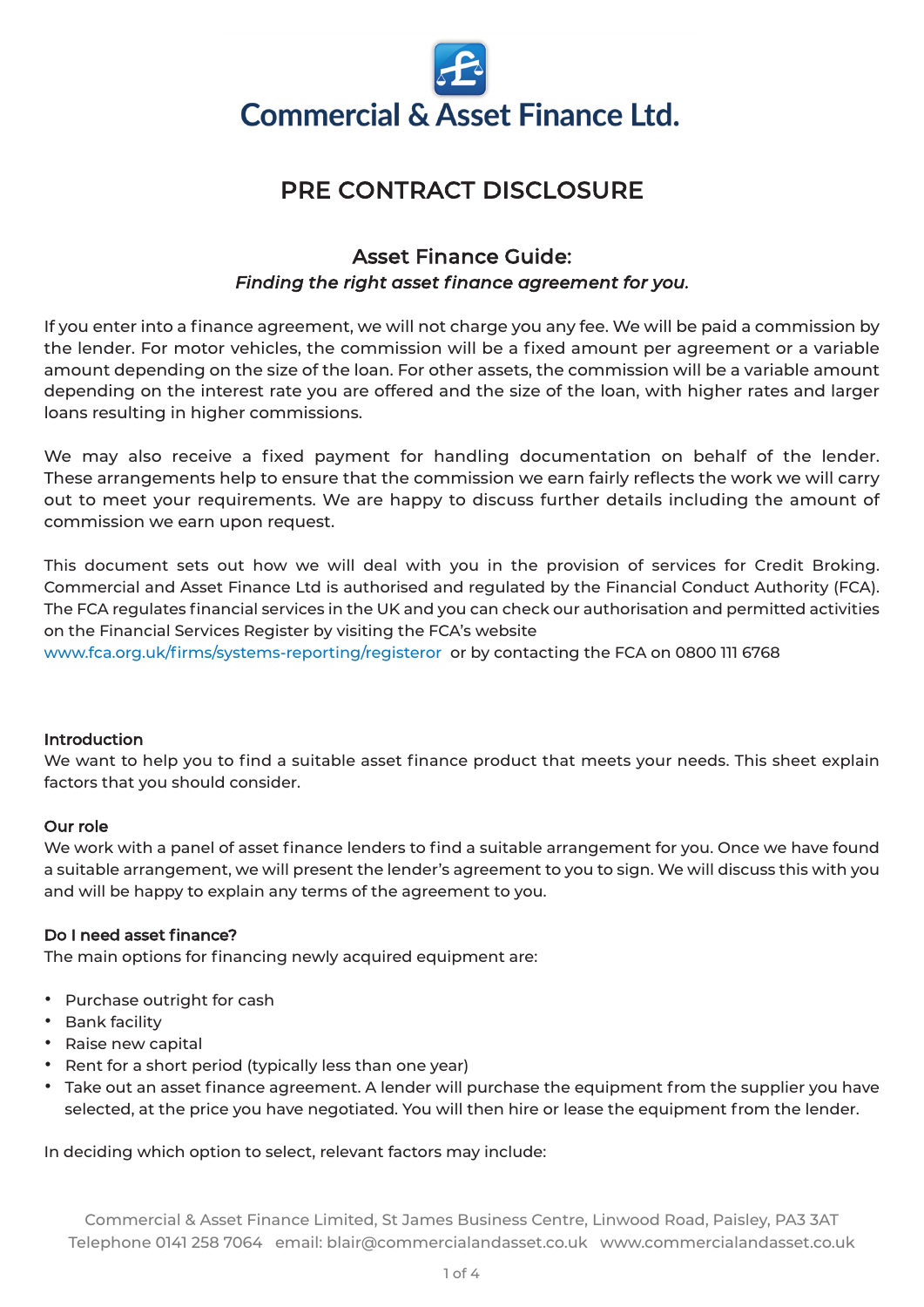# **Commercial & Asset Finance Ltd.**

- Whether you have the cash to buy outright.
- How long you need the equipment for.
- Costs of the different options

For more help in deciding whether to select asset finance, see the Government's Business Finance advice <https://www.gov.uk/business-finance-explained/overview>

#### What types of asset finance are there?

Most asset finance arrangements involve paying a deposit and then monthly payments.

The key difference between products is what happens at the end of the agreement and who gets title to the equipment.

#### • Hire Purchase:

At the end of the agreement there is an option to purchase the equipment. If the option is not taken up, the equipment needs to be returned to the lender.

#### • Conditional Sale:

At the end of the agreement you automatically take ownership of the equipment.

#### • Lease:

At the end of the agreement, there is no option to purchase. The agreement can usually be extended, you may be offered the option to sell the asset on behalf of the lender, or the equipment can be returned to the lender. You do not get title.

In deciding which option to select, relevant factors may include:

- How long you expect to use the equipment for
- The income or corporation tax, VAT and accounting treatment of the product.

For more details of these factors, see the Government's Leasing and Asset Finance advice <https://www.gov.uk/business-finance-explained/leasing-and-asset-finance>

#### Suitability of asset finance.

Asset finance may not be suitable in certain circumstances.

You should be aware:

• You will have to continue to pay for the equipment for the agreed period even if you no longer need the equipment or it cannot be used.

- If you change the equipment during the agreed minimum rental period this could lead to higher charges.
- Asset finance is unlikely to be suitable if you are not sure if you will need the equipment for the minimum contract period.

• Asset finance is unlikely to be suitable if you are not sure the equipment will be maintained and kept in a useable condition for the minimum contract period.

For more details of factors affecting suitability, see the Guidance published by the Institute of Credit Management, *Managing cash when it's time to invest.* [http://www.icm.org.uk/wpcontent/uploads/2013/08/Resources\\_CFG\\_fla.pdf](http://www.icm.org.uk/wpcontent/uploads/2013/08/Resources_CFG_fla.pdf
)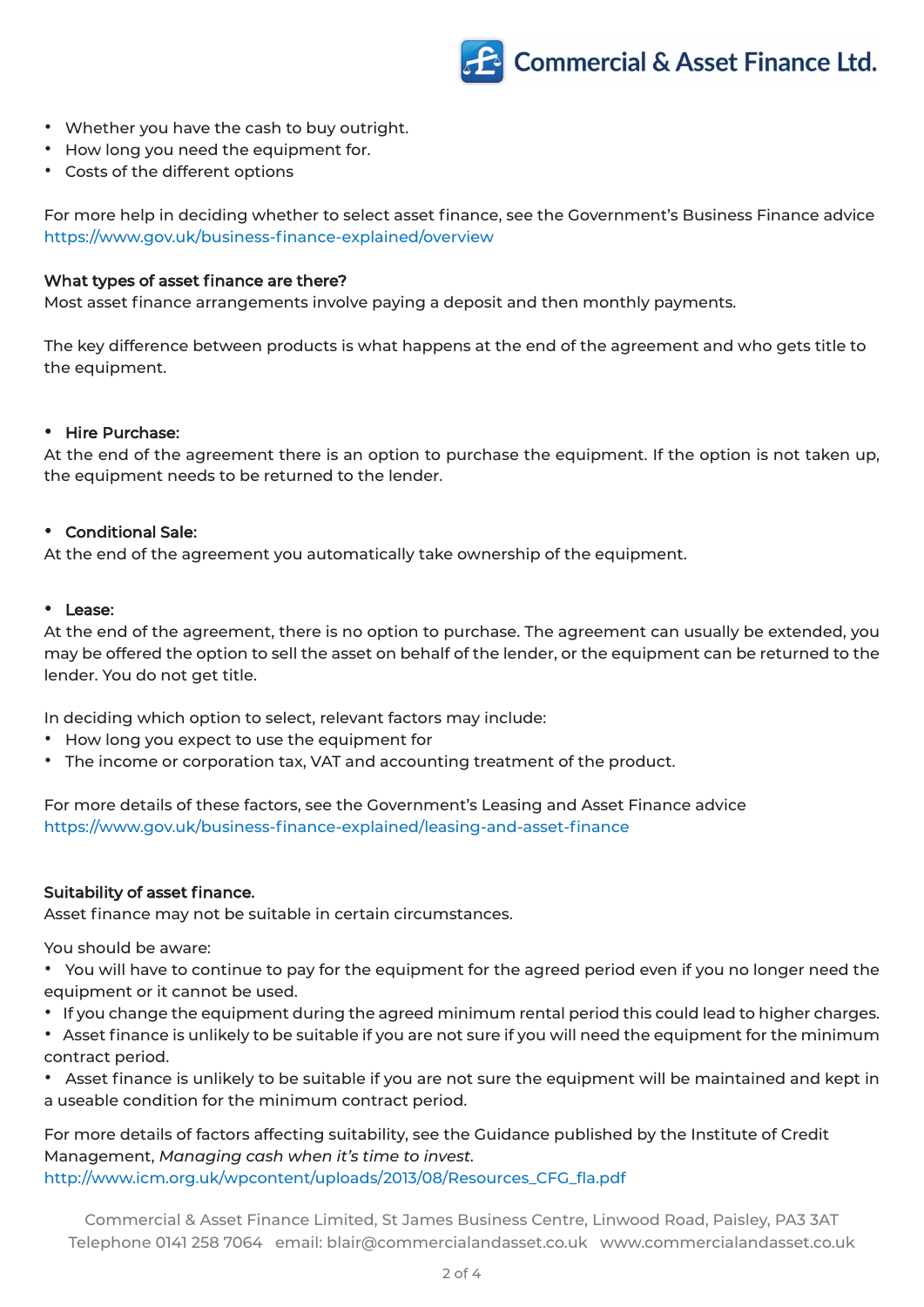# **Commercial & Asset Finance Ltd.**

#### Fees

You are aware that We are required to disclose the nature of Commission in Our communications, as well as when making a recommendation to You. The existence and nature of Commission arrangements where the Commission varies depending on the Lender, product or other permissible factors will always be disclosed. We don't make a charge to you for helping you to find a suitable asset lender. We will receive a payment from the lender for our work. Different lenders may pay us different amounts.

#### Contact information

We will use the contact information you provide to us to obtain quotations from lenders. We may also use the information to tell you about our services in the future by letter, telephone, email or text message. Please contact us if you do not want your information used in this way.

#### Complaints procedures

If you have a complaint about our service, please contact: [laura@commercialandasset.co.uk](mailto:laura@commercialandasset.co.uk) We will acknowledge your complaint within three working days. We aim to resolve complaints within two weeks and to provide a final response to all complaints within four weeks.

If your agreement is regulated under the Consumer Credit Act and if after making a complaint you are still unhappy and feel the matter has not been resolved to your satisfaction please contact the Financial Ombudsman Service <http://www.financial-ombudsman.org.uk/>

#### Insurance

A condition of taking out an asset finance agreement is that you insure the equipment.

Customer Signature .................................................................................................................. Date .......................................................

#### DATA PROTECTION

When we provide services to you we will need to gather information about your personal circumstances. The information you provide to us will be subject to the Data Protection Act 1998 (the "Act"). By signing this document you consent to us or any company associated with us processing, both manually and by electronic means, your personal data for the purposes of providing advice, administration and management.

"Processing" includes obtaining, recording or holding information or data, transferring it to other companies associated with us, lenders or statutory, governmental or regulatory bodies for legitimate purposes including, where relevant, to solicitors and/or other debt collection agencies for debt collection purposes and carrying out operations on the information or data.

If at any time you wish us or any company associated with us to cease processing your personal data or sensitive personal data, or contacting you for marketing purposes, please contact The Data Protection Officer on 0141 258 7064 or in writing to privacy@commercialandasset.co.uk.

You may be assured that we and any company associated with us will treat all personal data and sensitive personal data as confidential and will not process it other than for a legitimate purpose. Steps will be taken to ensure that the information is accurate, kept up to date and not kept for longer than is necessary. Measures will also be taken to safeguard against unauthorised or unlawful processing and accidental loss or destruction or damage to the data.

Subject to certain exceptions, you are entitled to have access to your personal and sensitive personal data held by us. You may be charged a fee (subject to the statutory maximum) for supplying you with such data.